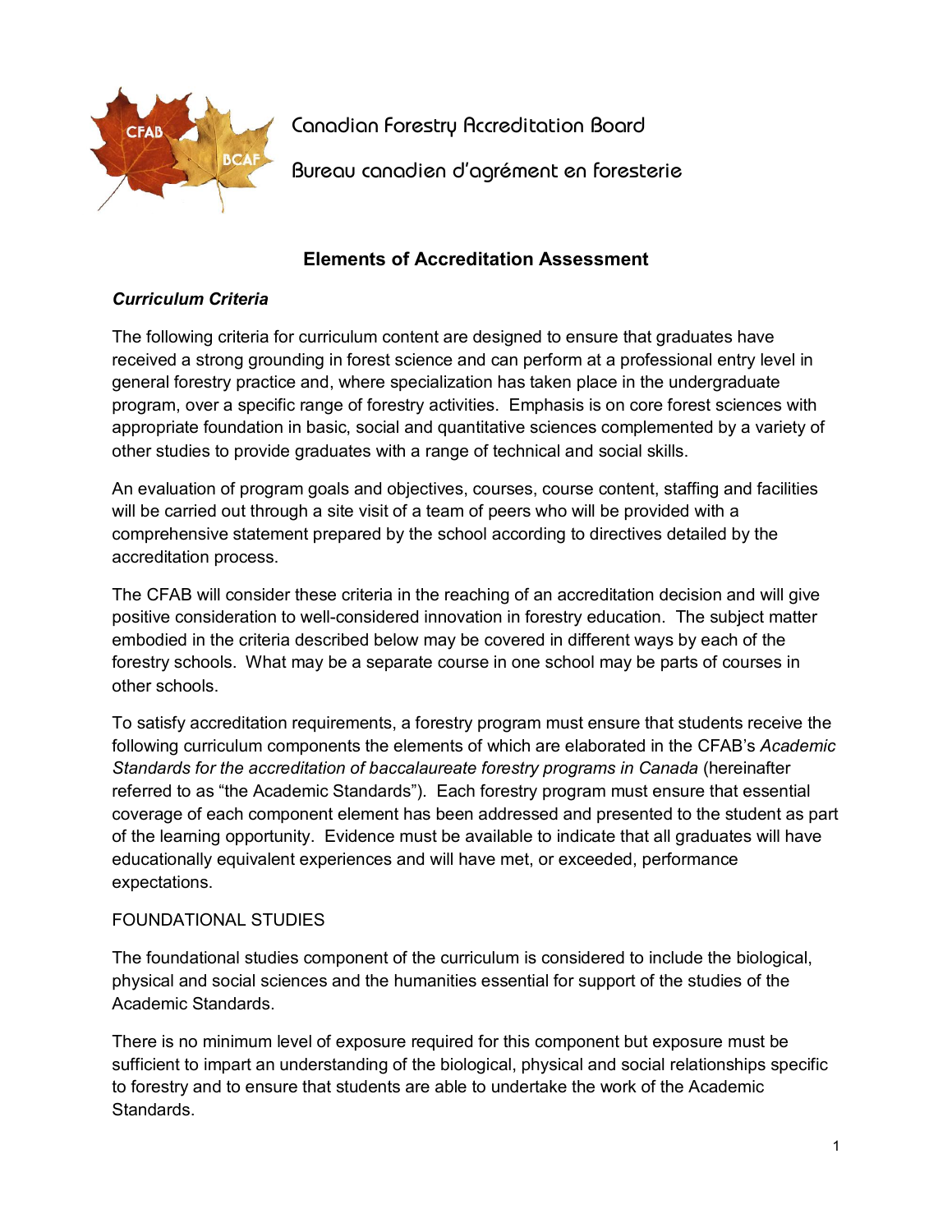### CORE FORESTRY STUDIES

A minimum of four full-time terms (or equivalent) (See also Subsection 3.3.4.) is required in which students experience an appropriately balanced presentation of forest resource growth, development, management and utilization, as well the critical areas of leadership skills, information acquisition and analysis, communications and professionalism and ethics. The educational experience must ensure that emphasis is placed on a graduate's ability to perform the competencies set out in the Academic Standards.

A program curriculum must devote adequate attention and time to each component of the Academic Standards to permit graduates to competently and capably undertake the range of activities expected of an entry-level professional forester by the profession and society, including creative and integrative applications that require the identification and solution of practical forestry problems.

#### COMPLEMENTARY STUDIES

The complementary studies component of a curriculum is comprised of those academic studies offered by the subject program which are over and above core and foundational requirements. They may occur individually as electives or in structured curriculum groupings, generally identified as options, minors and majors.

Considerable latitude is allowed the school and the student in the choice of suitable courses for this component. Notwithstanding, complementary studies are to be used to provide an integrated, comprehensive academic experience which enables students to enhance and advance their forestry career interests. The component is intended to enable graduates to function at the highest levels of competence and effectiveness in the undertaking of professional activities demanded by the profession and society.

There is no minimum level of exposure required for this component but exposure must have been sufficient to enable the student to fully complete the graduation requirements of the subject degree program.

#### *Additional curriculum requirements*

- $\geq$  To be considered for accreditation, a Baccalaureate forestry program must lead to a science-based degree of a minimum of eight (8) full-time terms  $<sup>1</sup>$  (or equivalent) in duration.</sup> One academic term is taken to consist of a minimum of twelve (12) weeks of instruction, over and above periods allotted to examinations. Eight terms is considered to be the equivalent of four (4) academic years.
- $\triangleright$  To be considered for accreditation, a Masters program must demonstrate that the combination of undergraduate experience and the graduate course work completed by students in that program provide at least the same level of outcomes expected from graduates of an accredited Baccalaureate program.
- $\triangleright$  Appropriate practical experience, in the field and the laboratory, must be an integral component of any forestry program.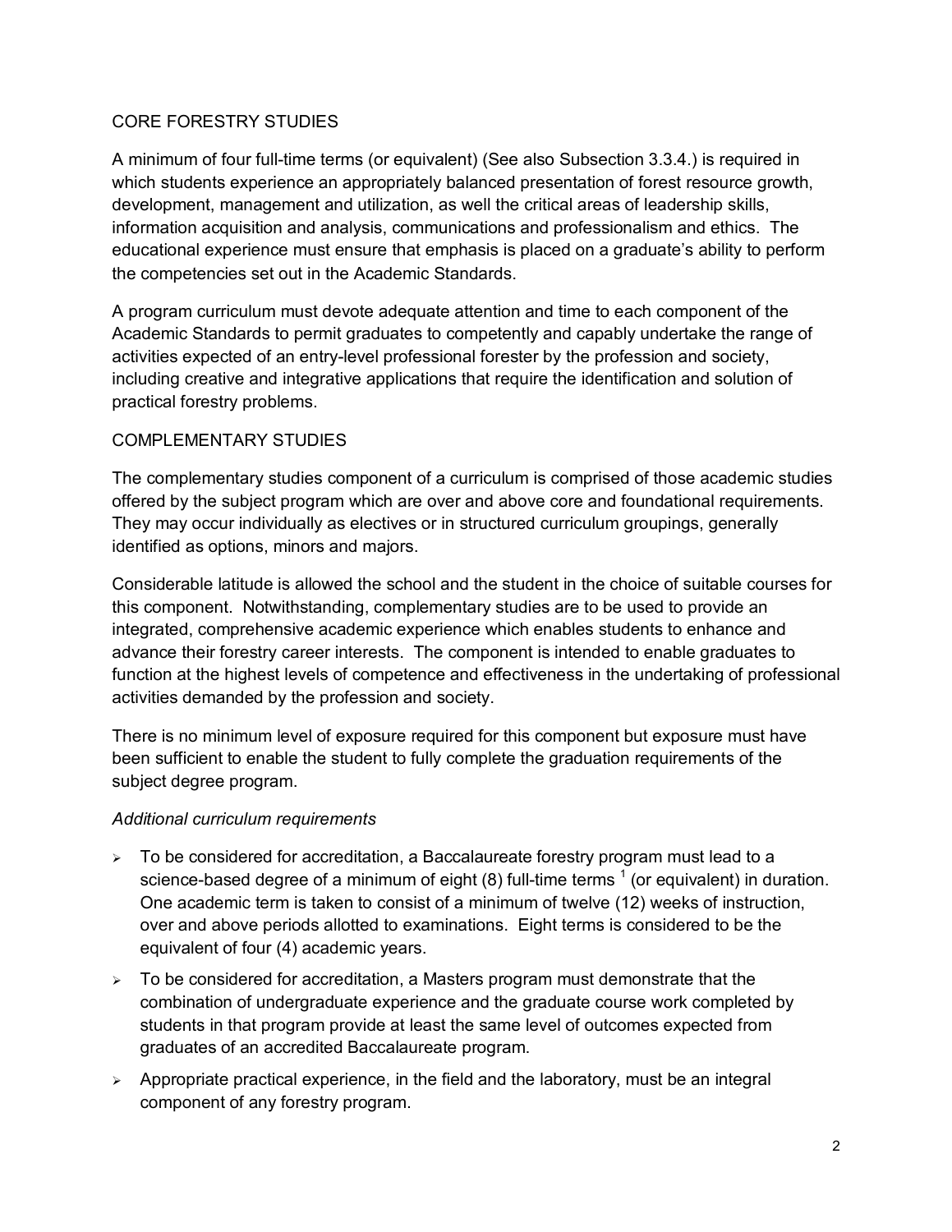- $\geq$  For programs at some universities, some of the mathematics, basic and quantitative science and complementary science and study elements may be covered through prior education. This circumstance must be addressed in the admission policies of these institutions.
- $\ge$  Policies for admitting students with advanced standing, including transfers from other institutions, must ensure that the applicable Academic Standards as well as the supporting foundational studies requirements for curriculum content are satisfied.

# **Notes to Curriculum Criteria**

During the period of transition to the new academic standards, i.e., from those dated August 28, 1998 (French version dated March 31, 2000) to those dated November 24, 2008, programs accredited under the CFAB Academic Standards of August, 1998 remain valid for the duration of the accreditation period determined by the Board or until a new review of a program is required in keeping with the provisions of this Policy Statement and the Board's overall accreditation determination for the program.

As of the date of the coming into effect of this Policy Statement, l'Ordre des ingénieurs forestiers du Québec had not accepted the new version of the CFAB Academic Standards. Likewise, it had not accepted paragraphs 3.3.1, 3.3.2 and 3.3.3 of this Policy Statement. In consequence, the next accreditation review of Université Laval's Forest Environment and Forest Resources Management Program (scheduled for 2009), as well as that of any other forestry program offered by a Quebec university for which accreditation is sought during the period of the fourth round of reviews (2009 to 2015), will be conducted using the March 31, 2000 (French) version of the CFAB Academic Standards

### *Program Outcomes Criteria*

It is essential that graduates from forestry programs possess a variety of skills and competencies that will enable them to carry out the wide variety of activities that are expected to be undertaken by a professional forester. Forestry programs must be able to demonstrate that their graduates have:

- $\geq$  An understanding of the science of forest ecosystem structure, dynamics and processes;
- $\triangleright$  An ability to identify, formulate and solve forest problems;
- $\geq$  An ability to communicate orally and in writing with a variety of audiences including foresters, other professionals, Aboriginals, politicians, groups with special interests and knowledge concerning forestry and the general public;
- $\geq$  An ability to understand the relationships among the natural resources and possess the skills and knowledge to integrate a variety of uses and values in land and resource management plans;
- $\triangleright$  An understanding of professional and ethical responsibilities, including membership in professional associations;
- $\geq$  A broad global perspective of forestry issues and challenges;
- $\triangleright$  A recognition of the need for and the ability to engage in life-long learning;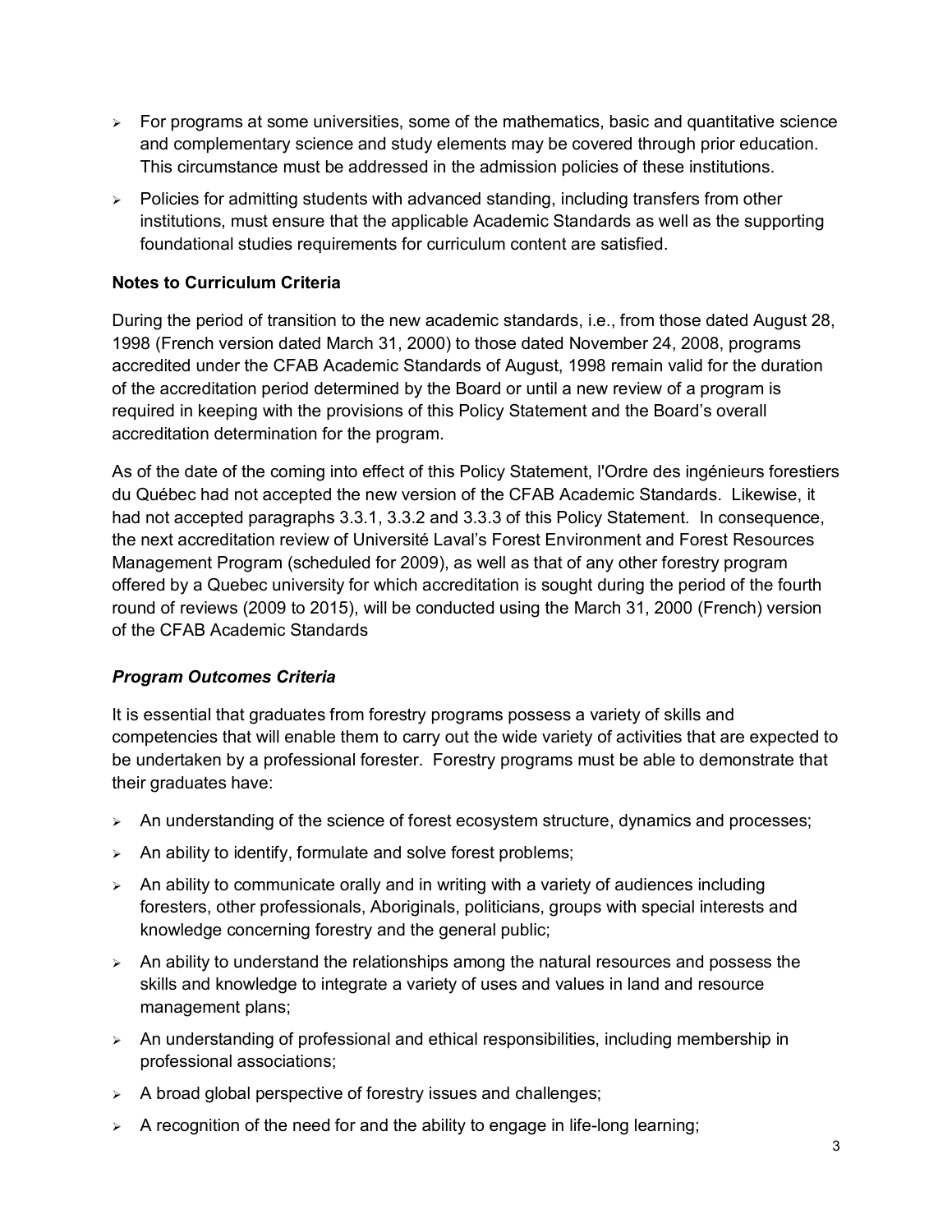- $\geq$  A recognition of the need to participate actively in the overall community in which the graduate is a part;
- $\triangleright$  A general knowledge of contemporary issues affecting forestry;
- $\geq$  An ability to work well with others;
- $\geq$  An ability to work as a team member;
- $\geq$  An ability to lead and supervise effectively; and,
- $\geq$  An ability to work in the forest.

## *Program Environment Criteria*

Emphasis is placed on qualitative evaluation of the program and the overall environment in which the program is presented.

- $\geq$  Central importance is attached to the quality of the educational experience as reflected by the quality of the students, faculty, support staff, administration, laboratories, field studies, library, computing facilities and other support facilities.
- $\triangleright$  The character of the educational experience is influenced strongly by the forestry competence and perspective of the faculty members. The number of faculty members dedicated to the program must be large enough to cover, by experience and interest, all of the curricular areas of the program.
- $\geq$  Even though a faculty may include full-time and part-time members, there must be a sufficient number of full-time faculty members to assure adequate levels of student-faculty interaction, student curricular counselling and faculty participation in the development, control and administration of the curriculum.
- $\triangleright$  Teaching loads should allow time for adequate participation in research and professional development activities by faculty members. Under no circumstances should a program be critically dependent on one individual.
- $\triangleright$  The forestry faculty must assume the responsibility of assuring that students receive proper curricular and career counselling.
- $\geq$  At least one of the senior administrators governing the program seeking accreditation (e.g., Dean, Associate Dean, program chair) is expected to have a background which allows effective leadership in forestry education and to have achieved a high standing in the Canadian forestry community.
- $\triangleright$  Faculty members are expected to have a high level of competence and to be dedicated to excellence in forestry education.
- $\geq$  The competence of faculty members will be judged by such factors as the level of academic education of its members, the diversity of their backgrounds, their teaching, their ability to communicate effectively, their level of scholarship as shown by scientific and professional publications, their membership in professional, scientific and learned societies, and their personal interest in the students' curricular and extra-curricular activities.